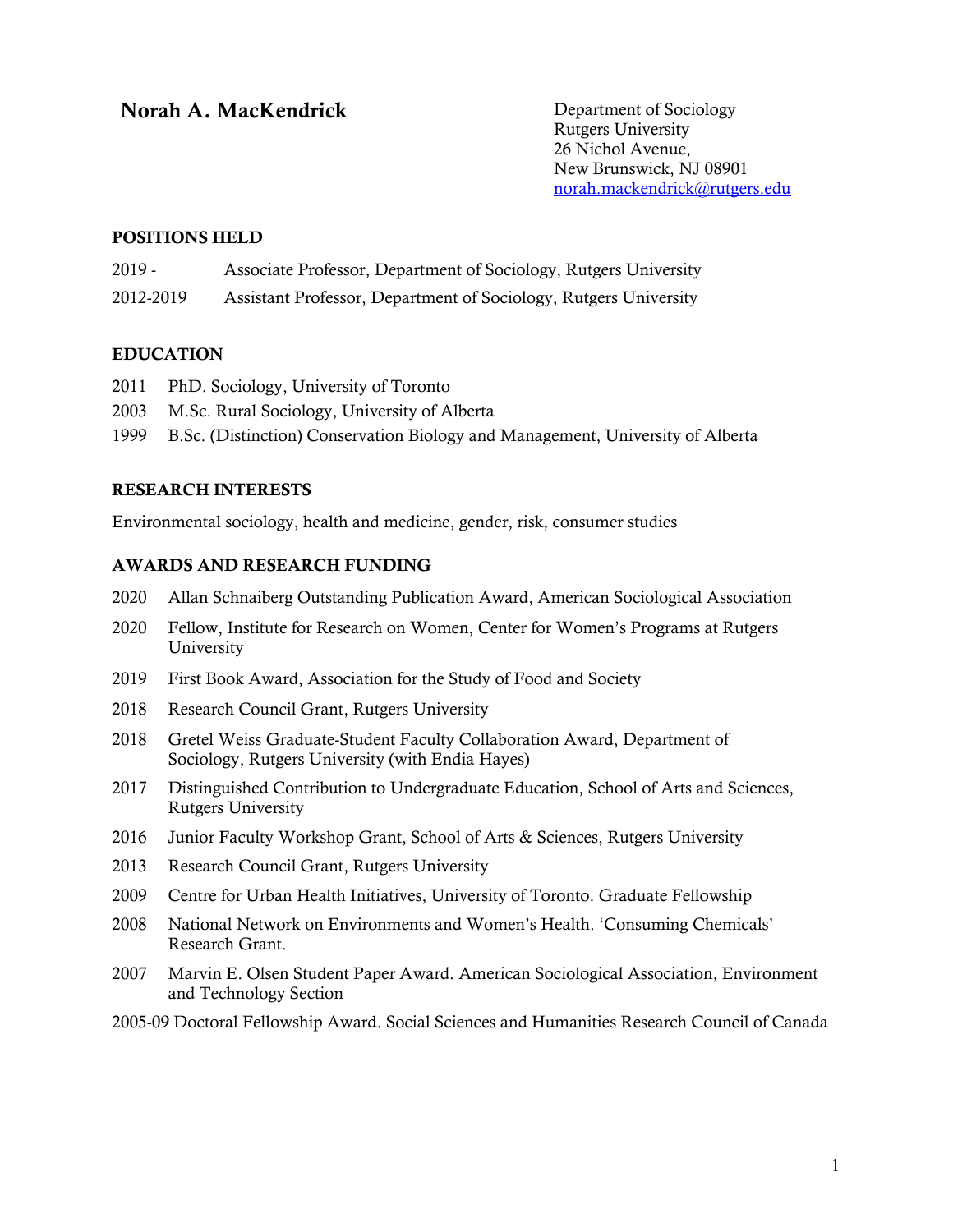### BOOKS

2018. MacKendrick, Norah. *Better Safe than Sorry: How Consumers Navigate Exposure to Everyday Toxics.* Oakland, CA: University of California Press.

Media Coverage: Washington Post, The Guardian, National Public Radio, Orb Media

Awards: First Book Award, Association for the Study of Food & Society (2019);

Allan Schnaiberg Outstanding Publication Award (2020), American Sociological Association/Environmental Sociology Section

### PEER-REVIEWED ARTICLES

(\*graduate student)

2022. Hayes, Endia\* and Norah MacKendrick. Forthcoming. ""Leave No Stone Unturned": Sustainable Belonging and Desirable Futures of African-American Food Imaginaries."*Gastronomica: The Journal of Food Studies*.

2020. Shepherd, Hana, Norah MacKendrick, and Cristina Mora. Pandemic Politics: Political Worldviews and COVID-19 Beliefs and Practices in an Unsettled Time. *Socius: Sociological Research for a Dynamic World*. Vol 6: doi:10.1177/2378023120972575.

2019. MacKendrick, Norah and Kate Cairns. The polluted child and maternal responsibility in the US environmental health movement. *Signs: Journal of Women in Culture and Society* 44(2): 307-332.

2019. MacKendrick, Norah and Teja Pristavec\*. Between careful and crazy: the emotion work of feeding the family in an industrialized food system. *Food, Culture & Society* 22:4, 446-463.

2016. MacKendrick, Norah and Lindsay Stevens\*. 'Taking back a little bit of control': Managing the contaminated body through consumption. *Sociological Forum* 31(2): 310-329.

2014. MacKendrick, Norah. More work for mother: Chemical body burdens as a maternal responsibility. *Gender & Society* 28(5): 705-728.

2014. MacKendrick, Norah. Foodscape. *Contexts.* 13(3): 16-18.

2013. Cairns, Kate, Josée Johnston and Norah MacKendrick. Feeding the 'organic child': Mothering through ethical consumption. *Journal of Consumer Culture* 13(2): 97-118.

2010. MacKendrick, Norah. Media framing of body burdens: Precautionary consumption and the individualization of risk. *Sociological Inquiry* 80(1): 126-149.

• Reprinted in: King, L. and McCarthy-Auriffeille, D. (2019, 2013). Environmental Sociology: From Analysis to Action. Lanham, MD: Rowman and Littlefield.

2009. Johnston, Josée, Andrew Biro, and Norah MacKendrick. Lost in the supermarket: The corporate-organic foodscape and the struggle for food democracy. *Antipode* 41(3): 509-532.

2007. MacKendrick, Norah and Debra J. Davidson. State-capital relations in voluntary environmental improvement. *Current Sociology* 55(5): 674-695.

2007. Parkins, John R. and Norah MacKendrick. Assessing community vulnerability: A study of the Mountain Pine Beetle outbreak in British Columbia, Canada. *Global Environmental Change* 17(3-4): 460-471.

2005. MacKendrick, Norah. The role of the state in voluntary environmental reform: A case study of public land in Alberta. *Policy Sciences* 38:21-44.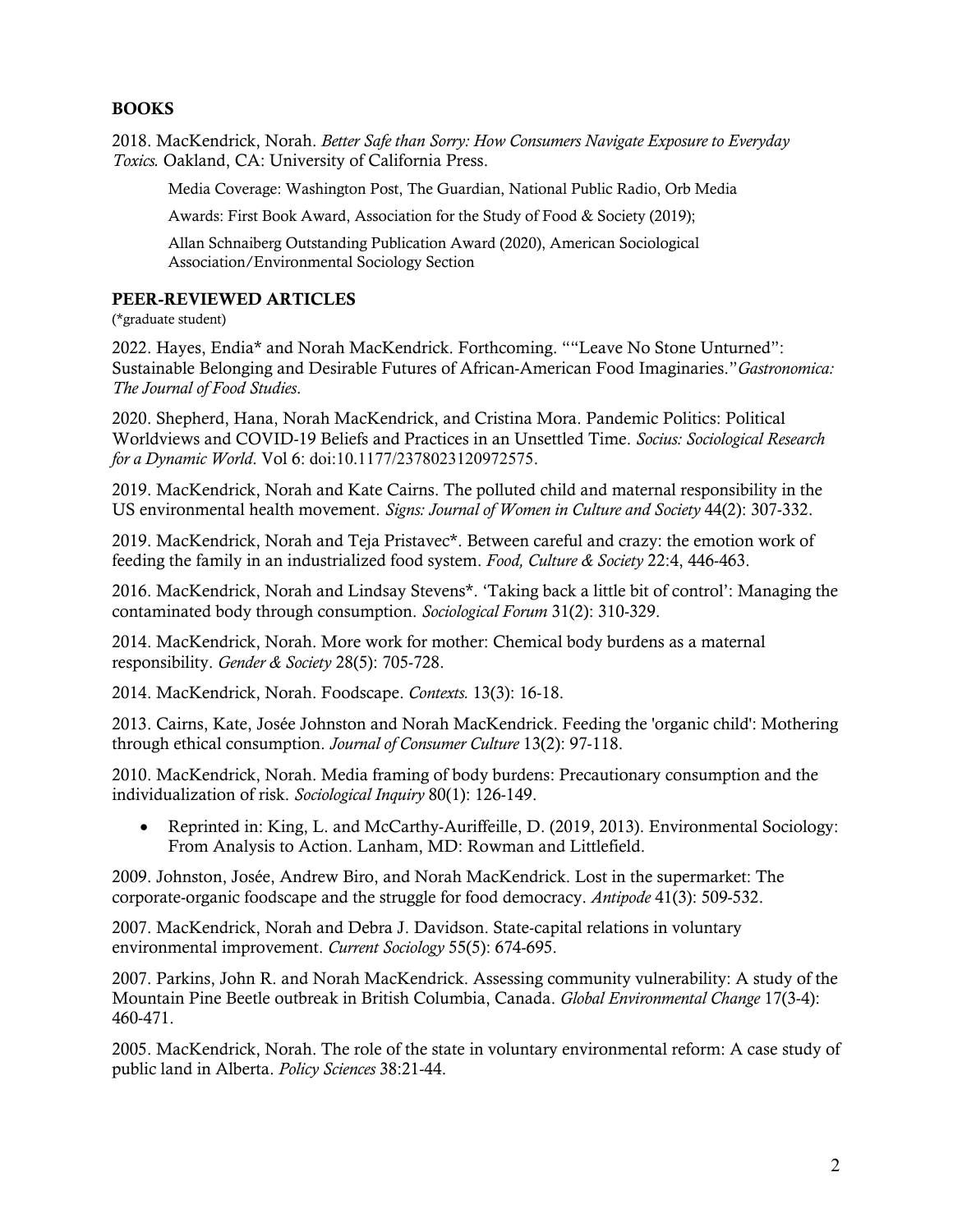2004. Davidson, Debra J. and Norah MacKendrick. All dressed up with nowhere to go: the discourse of ecological modernization in Alberta. *Canadian Review of Sociology and Anthropology* 41(1): 47-65.

### OTHER PUBLICATIONS

2020. MacKendrick, Norah. "Lesson 11: The Sociology of Environmental Health." In Gould, Kenneth and Tammy Lewis (Eds). *Twenty Lessons in Environmental Sociology*, 3rd Edition. New York: Oxford University Press.

2017. MacKendrick, Norah. "Out of the labs and into the streets: Scientists get political." *Sociological Forum*. 32(4): 896-902. With commentary and response from Robert Brulle, Dana Fisher, Scott Frickel, Janet Ruane, Sara Shostak and Owen Whooley. In *Sociological Forum*. 33(1): 234-258.

2015. MacKendrick, Norah A. "Protecting ourselves from chemicals: A study of gender and precautionary consumption." Pp. 55-77 in Dayna Nadine Scott (ed.) *Our Chemical Selves: Gender, Toxics and Environmental Health*. Vancouver: University of British Columbia Press.

### ORGANIZER, SYMPOSIA/CONFERENCES

2022. Co-organizer, "Toxics and Consumer Products." February 9, 2022. Environmental and Occupational Health Institute, Rutgers University.

2020. Co-organizer. "COVID-19, Environmental and Occupational Health and Justice Weekly Webinar Series." September 23-October 30<sup>th</sup>, 2020. Environmental and Occupational Health Institute, Rutgers University.

2018. Keynote Panel Organizer. "Consumers & Consumption Mini-conference." August  $10<sup>th</sup>$ , Rutgers University, Camden.

2017. "Environmental Justice and the Future of Environmental Health Research." Rutgers University Inn & Conference Center. New Brunswick, NJ. Friday April 28<sup>th</sup>.

- Keynote speaker: Dr. Linda Birnbaum, Director of the National Institute for Environmental Health Sciences and National Toxicology Program.
- Invited speakers:
	- o Phil Brown (Northeastern University)
	- o Dorceta E. Taylor (University of Michigan)
	- o Ami Zota (George Washington University)
	- o Members of New Jersey Environmental Justice Alliance

2015. Eastern Sociological Society Annual Meeting. New York City, NY. March 1st. Panel: "Risk and the Maternal Body" (Co-organizer with Miranda Waggoner, University of Virginia)

#### INVITED TALKS

2021. MacKendrick, Norah. "Precautionary Consumption: How do chemical risks shape everyday life and behaviours?" Centre for Future Chemical Risk Assessment and Management Strategies, University of Gothenburg, Gothenburg, Sweden. (Virtual) March 23<sup>rd</sup>, 2021.

2019. MacKendrick, Norah. "Science and Technology Studies in an Era of Anti-Science II: Impacts on and Reflexivity in the Field." (Invited panelist with Scott Frickel and Siri Suh). Eastern Sociological Society Annual Meeting. Boston Park Plaza, Boston, MA. March 15th.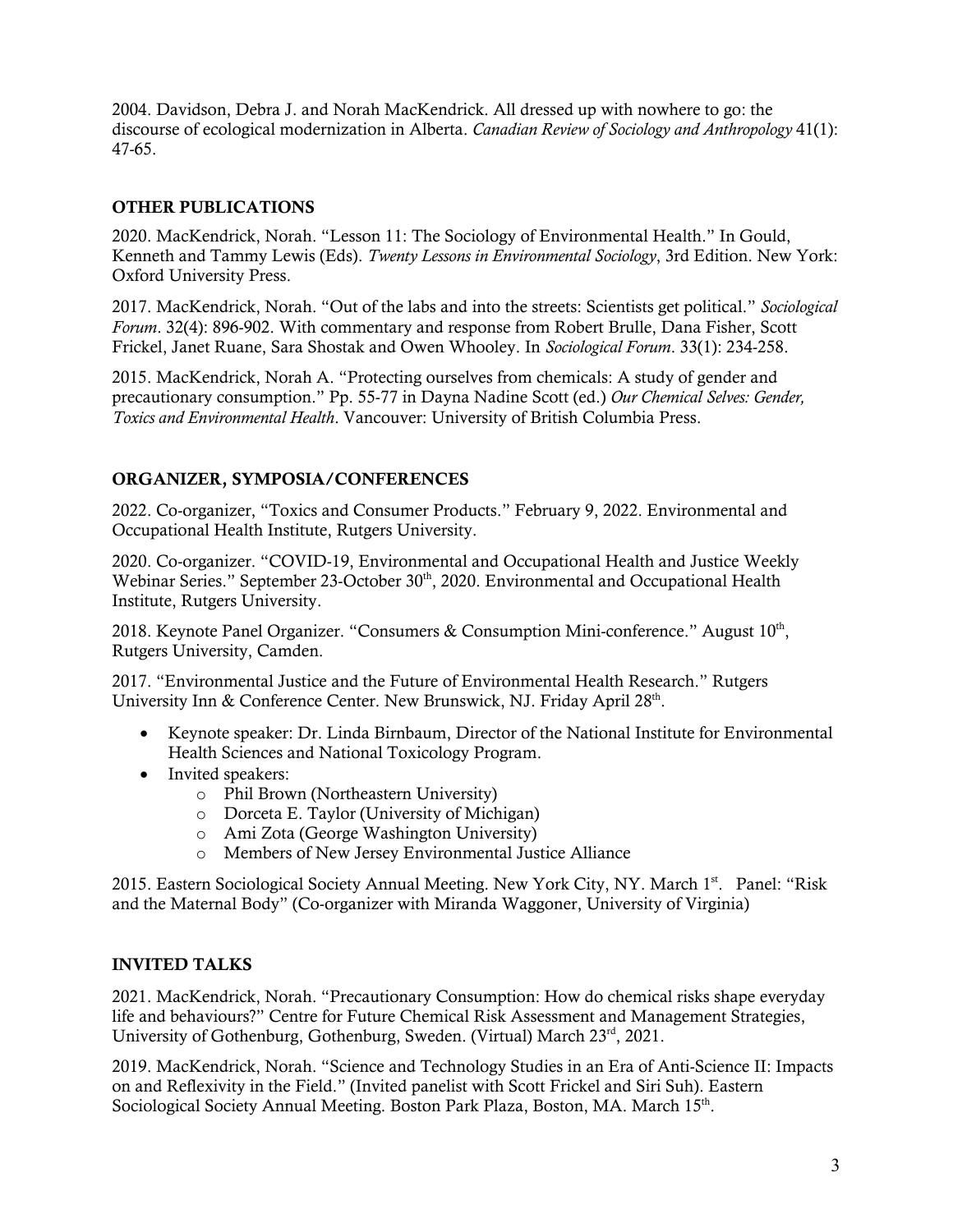2018. MacKendrick, Norah. "Polluted at Birth: Risk, Responsibility and the Maternal Body in the Environmental Health Movement." Wesleyan University, Science in Society Program and the College of the Environment. September  $26<sup>th</sup>$ .

2017. "Better Safe Than Sorry: Precautionary Consumption in Everyday Life." University of Guelph, Department of Sociology. March 29<sup>th</sup>.

2017. MacKendrick, Norah. "Becoming a Super Shopper: Transparency, Agency and Whole Foods Market." Boston University, Department of Sociology Colloquium Series. Boston, MA. March 13<sup>th</sup>.

2016. MacKendrick, Norah. Keynote Address, "Gender and the politics of environmental health." *International Women's Day Conference. Gender, Wellbeing, and the Politics of Imagination: Law, Culture, Compassion*, Queen's University, Kingston, ON, Canada, Feb. 27-28<sup>th</sup>.

2014. MacKendrick, Norah. " 'I always read the label.' Managing risk through precautionary consumption." Invited talk for the Feast and Famine Series, New York University Steinhardt. November  $14<sup>th</sup>$ .

2012. MacKendrick, Norah. "The future of environmental sociology: Rethinking the discourse of environmental sustainability." Invited panelist for the  $50<sup>th</sup>$  Anniversary of the Department of Resource Economics and Environmental Sociology, University of Alberta. Edmonton, Alberta. May  $25-26^{th}$ .

#### CONFERENCES & PRESENTATIONS

2020. MacKendrick, Norah. "Fix Your Hormones: Doctors, Self-help and the Elusive goal of 'Hormone Balance'." Eastern Sociological Society Annual Meeting. Philadelphia Marriott Downtown, February 27-March 1st.

2018. MacKendrick, Norah, and Pristavec, Teja. "The 'Crazy Organic Mother' As 21st Century Hysteric: Calibrating Extreme Femininities in Family Foodwork." Paper presented at the Annual Meeting of the American Sociological Association. Philadelphia Marriott Downtown. Philadelphia, PA. August  $11-14^{\text{th}}$ .

2017. MacKendrick, Norah and Kate Cairns. "The Polluted Child and Maternal Responsibility in the US Environmental Health Movement." Paper presented at the Annual Meeting of the American Sociological Association. Palais des congrès, Montréal, Québec, Canada. August 12-15th.

2016. MacKendrick, Norah A. and Kate Cairns. "Born pre-polluted. Shopping for the organic child." Paper presented at the Annual Meeting of the American Sociological Association, Washington State Convention Center, Seattle, WA, August 19th-22nd.

2016. MacKendrick, Norah. "America's Healthiest Grocery Store: Transparency and the Promise of Consumer Agency at Whole Foods Market." Paper presented at the Rural Sociological Society Annual Meetings, Toronto, ON, August 7-11<sup>th</sup>.

2016. MacKendrick, Norah, and Pristavec, Teja. "Between careful and crazy: Foodwork as a balancing act*.*" Paper presented at Association for the Study of Food and Society Annual Conference, Scarborough, ON. June 22-25<sup>th</sup>.

2015. MacKendrick, Norah and Lindsay Stevens. " 'Taking back a little control:' Managing the Contaminated Body through Consumption." Annual Meeting of the American Sociological Association, Regular Session on Consumers and Consumption. Hilton Palmer House, Chicago, IL. August  $22<sup>nd</sup>$ -  $25<sup>th</sup>$ .